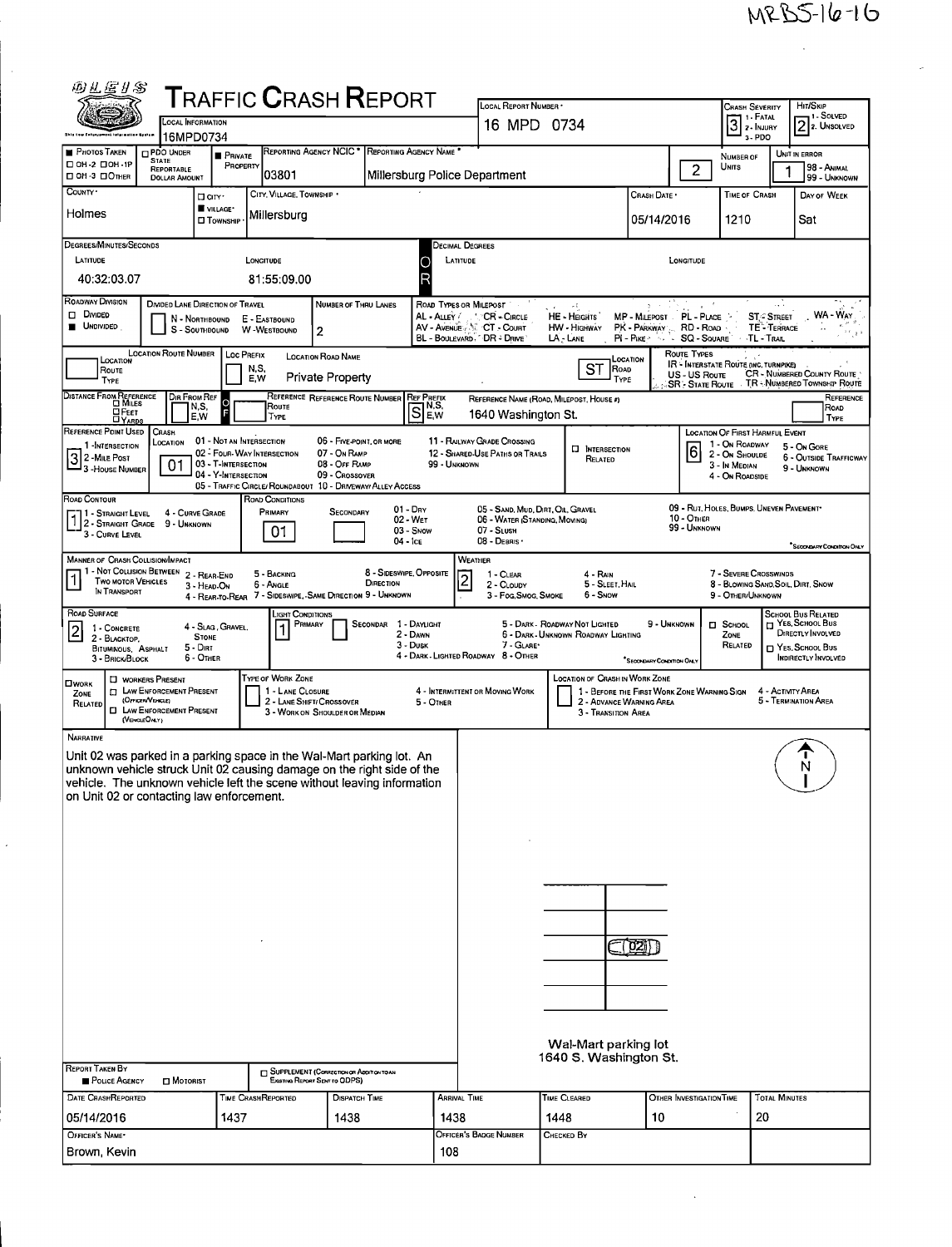|                                                                                                                                    |                                                                                        | LOCAL REPORT NUMBER<br>16 MPD 0734                            |                                                                             |                                                                                              |                                                                                                                                                                                    |                                  |                                                               |                                                                                             |                             |                                                                                                                   |                                                                             |                         |                                                                                     |                                   |  |  |
|------------------------------------------------------------------------------------------------------------------------------------|----------------------------------------------------------------------------------------|---------------------------------------------------------------|-----------------------------------------------------------------------------|----------------------------------------------------------------------------------------------|------------------------------------------------------------------------------------------------------------------------------------------------------------------------------------|----------------------------------|---------------------------------------------------------------|---------------------------------------------------------------------------------------------|-----------------------------|-------------------------------------------------------------------------------------------------------------------|-----------------------------------------------------------------------------|-------------------------|-------------------------------------------------------------------------------------|-----------------------------------|--|--|
|                                                                                                                                    |                                                                                        |                                                               |                                                                             |                                                                                              |                                                                                                                                                                                    |                                  |                                                               |                                                                                             |                             |                                                                                                                   |                                                                             |                         |                                                                                     |                                   |  |  |
| Unit Number                                                                                                                        | OWNER NAME: LAST, FIRST, MIDDLE ( E) SAME AS DRIVER )<br>Unknown                       |                                                               |                                                                             |                                                                                              | OWNER PHONE NUMBER<br><b>DAMAGE AREA</b><br><b>DAMAGE SCALE</b>                                                                                                                    |                                  |                                                               |                                                                                             |                             | FRONT                                                                                                             |                                                                             |                         |                                                                                     |                                   |  |  |
|                                                                                                                                    | OWNER ADDRESS: CITY, STATE, ZIP                                                        | <b>CISAME AS DRIVER</b> )                                     |                                                                             |                                                                                              |                                                                                                                                                                                    |                                  |                                                               |                                                                                             |                             | 9<br>1 - NONE                                                                                                     |                                                                             | □                       |                                                                                     |                                   |  |  |
| OН                                                                                                                                 |                                                                                        |                                                               |                                                                             |                                                                                              |                                                                                                                                                                                    |                                  |                                                               |                                                                                             |                             |                                                                                                                   |                                                                             |                         |                                                                                     |                                   |  |  |
| LP STATE                                                                                                                           | LICENSE PLATE NUMBER                                                                   |                                                               |                                                                             |                                                                                              | <b>VEHICLE IDENTIFICATION NUMBER</b>                                                                                                                                               |                                  |                                                               |                                                                                             |                             | # Occupants                                                                                                       | 2 - Minon                                                                   |                         |                                                                                     |                                   |  |  |
|                                                                                                                                    |                                                                                        |                                                               |                                                                             |                                                                                              |                                                                                                                                                                                    |                                  |                                                               | VEHICLE COLOR                                                                               |                             |                                                                                                                   | 3 - FUNCTIONAL                                                              |                         | α                                                                                   | о                                 |  |  |
| <b>VEHICLE YEAR</b><br>0                                                                                                           | VEHICLE MAKE<br>Unknown                                                                |                                                               |                                                                             |                                                                                              | VEHICLE MODEL                                                                                                                                                                      |                                  |                                                               |                                                                                             |                             |                                                                                                                   | 4 - DISABLING                                                               |                         |                                                                                     |                                   |  |  |
| PROOF OF<br>$\Box$<br>INSURANCE<br><b>SHOWN</b>                                                                                    | Insurance Company                                                                      |                                                               |                                                                             |                                                                                              | POLICY NUMBER<br>Towen By                                                                                                                                                          |                                  |                                                               |                                                                                             |                             |                                                                                                                   | 9 - UNKNOWN                                                                 |                         | ۵                                                                                   | ά<br>α                            |  |  |
|                                                                                                                                    | CARRIER NAME, ADDRESS, CITY, STATE, ZIP                                                |                                                               |                                                                             |                                                                                              |                                                                                                                                                                                    |                                  |                                                               |                                                                                             |                             |                                                                                                                   |                                                                             |                         |                                                                                     | <b>CARRIER PHONE</b>              |  |  |
| US DOT                                                                                                                             |                                                                                        | VEHICLE WEIGHT GVWR/GCWR                                      |                                                                             |                                                                                              | CARGO BODY TYPE<br>01 - No CARGO BODY TYPE/NOT APPLICABL 09 - POLE                                                                                                                 |                                  |                                                               |                                                                                             |                             | <b>TRAFFICWAY DESCRIPTION</b><br>1 - Two-Way Not Divideo                                                          |                                                                             |                         |                                                                                     |                                   |  |  |
| HM PLACARD ID NO.                                                                                                                  |                                                                                        | 2 - 10,001 to 26,000x Les<br>3 - More Than 26.000x Les.       | 1 - LESS THAN OR EQUAL TO 10K LBS                                           | 01                                                                                           | 02 - Bus/Van (9-15 Seats, Inc Driver)<br>03 - Bus (16+ Seats, Inc Driver)                                                                                                          |                                  | 10 - CARGO TANK<br>11 - FLAT BED                              |                                                                                             |                             |                                                                                                                   |                                                                             |                         | 2 - TWO-WAY, NOT DIVIDED, CONTINUOUS LEFT TURK LANE                                 |                                   |  |  |
|                                                                                                                                    |                                                                                        |                                                               |                                                                             |                                                                                              | 04 - VEHICLE TOWING ANOTHER VEHICLE<br>05 - Logging                                                                                                                                |                                  | <b>12 - DUMP</b><br>13 - CONCRETE MIXER                       |                                                                                             |                             | 3 - T WO-WAY, DIVIDED. UNPROTECTED PAINTED OR GRASS >4FT.I MEDIA<br>4 - Two-Way, DIVIDED, POSITIVE MEDIAN BARRIER |                                                                             |                         |                                                                                     |                                   |  |  |
|                                                                                                                                    | <b>HM CLASS</b><br><b>EL RELATED</b><br><b>NUMBER</b>                                  | <b>HAZARDOUS MATERIAL</b>                                     |                                                                             | 06 - INTERMODAL CONTAINER CHASIS<br>07 - CARGO VAN/ENCLOSED BOX<br>08 - GRAIN, CHIPS, GRAVEL |                                                                                                                                                                                    |                                  |                                                               | 14 - AUTO TRANSPORTER<br>15 - GARBAGE/REFUSE<br>99 - OTHER/UNKNOWN                          |                             |                                                                                                                   | 5 - ONE-WAY TRAFFICWAY<br><b>E</b> Hit / Skip Unit                          |                         |                                                                                     |                                   |  |  |
|                                                                                                                                    | NON-MOTORIST LOCATION PRIOR TO IMPACT                                                  |                                                               | TYPE OF USE                                                                 |                                                                                              | UNIT TYPE                                                                                                                                                                          |                                  |                                                               |                                                                                             |                             |                                                                                                                   |                                                                             |                         |                                                                                     |                                   |  |  |
|                                                                                                                                    | 01 - INTERSECTION - MARKED CROSSWAL<br>02 - Intersection - No Crosswalk                |                                                               |                                                                             |                                                                                              | PASSENGER VEHICLES (LESS THAN 9 PASSENGERS MEDIMEAVY TRUCKS OR COMBO UNITS > 10K LES BUS/VAM/LIMO(9 OR MORE INCLUDING DRIVER)<br>99<br>01 - Sub-COMPACT                            |                                  |                                                               |                                                                                             |                             |                                                                                                                   |                                                                             |                         | 13 - SINGLE UNIT TRUCK OR VAN ZAXLE, 6 TIRES 21 - BUS/VAN (9-15 SEATS. INC. DRIVER) |                                   |  |  |
|                                                                                                                                    | 03 - INTERSECTION OTHER<br>04 - MIDBLOCK - MARKED CROSSWALK                            |                                                               | 1 - PERSONAL                                                                |                                                                                              | 02 - COMPACT<br>99 - UNKNOWN 03 - MID SIZE                                                                                                                                         |                                  |                                                               |                                                                                             |                             | 14 - SINGLE UNIT TRUCK: 3+ AXLES<br>15 - SINGLE UNIT TRUCK / TRAILER                                              |                                                                             | Non-Mororust            | 22 - Bus (16+ Seats, Inc. Driver)                                                   |                                   |  |  |
|                                                                                                                                    | 05 - TRAVEL LANE - OTHER LOCATION<br>06 - BIDYCLE LANE<br>07 - SHOULDER/ROADSIDE       |                                                               | 2 - COMMERCIAL<br>3 - GOVERNMENT                                            |                                                                                              | or Hit/Skip<br>04 - FULL SIZE<br>05 - MINIVAN                                                                                                                                      |                                  |                                                               |                                                                                             |                             | 16 - Truck/Tractor (Bostail)                                                                                      |                                                                             |                         | 23 - ANIMAL WITH RIDER<br>24 - ANBIAL WITH BUGGY, WAGON, SURREY                     |                                   |  |  |
|                                                                                                                                    | 08 - SIDEWALK<br>09 - MEDIAN/CROSSING SLAND                                            |                                                               |                                                                             | 06 - Sport Utiuty Vehicle<br>07 - PICKUP<br><b>08 - VAN</b>                                  |                                                                                                                                                                                    |                                  |                                                               | 17 - TRACTOR/SEMI-TRAILER<br>18 - TRACTORIDOUBLE<br>19 - TRACTOR/TRIPLES                    |                             |                                                                                                                   |                                                                             |                         | 25 - BICYCLE/PEDACYCLIST<br>26 - PEDESTRIAN/SKATER                                  |                                   |  |  |
|                                                                                                                                    | 10 - DRIVE WAY ACCESS<br>11 - SHARED-USE PATH OR TRAIL                                 |                                                               | <b>IN EMERGENCY</b><br>RESPONSE                                             | 09 - MOTORCYCLE<br>10 - MOTORIZED BICYCLE                                                    |                                                                                                                                                                                    |                                  |                                                               |                                                                                             |                             | 20 - Отнен Мери Гелуу Venicle                                                                                     |                                                                             | 27 - OTHER NON-MOTORIST |                                                                                     |                                   |  |  |
|                                                                                                                                    | 12 - NON-TRAFFICWAY AREA<br>99 - OTHER/UNKNOWN                                         |                                                               |                                                                             |                                                                                              | 11 - SNOWMOBILE/ATV<br>12 - OTHER PASSENGER VEHICLE                                                                                                                                |                                  |                                                               |                                                                                             |                             | HAS HM PLACARD                                                                                                    |                                                                             |                         |                                                                                     |                                   |  |  |
| SPECIAL FUNCTION 01 - NONE                                                                                                         | $02 - TAN$                                                                             |                                                               | 09 - AMBULANCE<br>$10 -$ FiRE                                               |                                                                                              | 17 - FARM VEHICLE<br>Most Damaged Area<br>18 - FARM EQUIPMENT                                                                                                                      |                                  |                                                               |                                                                                             | 08 - LEFT SIDE<br>01 - NONE |                                                                                                                   |                                                                             | 99 - UNKNOWN            | ACTION                                                                              | 1 - Non-Contact                   |  |  |
| 01                                                                                                                                 | 03 - RENTAL TRUCK (OVER 10KLBS)<br>04 - Bus - School (Public or Private) 12 - Military |                                                               | 11 - HIGHWAY/MAINTERANCE                                                    | 99<br>19 - Мотопноме<br>20 - Golf CART                                                       |                                                                                                                                                                                    |                                  |                                                               | 02 - CENTER FRONT<br>09 - LEFT FRONT<br>03 - Right Front<br>10 - Top and Windows            |                             |                                                                                                                   | 9                                                                           |                         |                                                                                     | 2 - Non-Collision<br>3 - STRIXING |  |  |
| 05 - Bus. Transit<br>13 - Pouce<br>06 - Bus - Charter<br>14 - Public Utility                                                       |                                                                                        |                                                               |                                                                             |                                                                                              | 21 - TRAN<br>MPACT ARE 04 - RIGHT SIDE<br>22 - OTHER (EXPLAN IN NARRATIVE)<br>05 - RIGHT REAR<br>99<br>15 - OTHER GOVERNMENT                                                       |                                  |                                                               |                                                                                             |                             | 11 - UNDERCARRIAGE<br>12 - LOAD/TRAILER                                                                           | 4 - STRUCK                                                                  |                         |                                                                                     | 5 - STRIKING/STRUCK               |  |  |
|                                                                                                                                    | 07 - Bus SHUTTLE<br>08 - Bus - OTHER                                                   |                                                               | 06 - REAR CENTER<br>07 - LEFT REAR<br>14 - OTHER<br>16 - CONSTRUCTION EOIP. |                                                                                              |                                                                                                                                                                                    |                                  |                                                               |                                                                                             | 13 - TOTAL (ALL AREAS)      |                                                                                                                   |                                                                             | 9 - UNKNOWN             |                                                                                     |                                   |  |  |
| PRE- CRASH ACTIONS                                                                                                                 | MOTORIST                                                                               |                                                               |                                                                             |                                                                                              |                                                                                                                                                                                    |                                  | NON-MOTORIST                                                  |                                                                                             |                             |                                                                                                                   |                                                                             |                         |                                                                                     |                                   |  |  |
| 99                                                                                                                                 | 01 - STRAIGHT AHEAD<br>02 - BACKINO                                                    |                                                               | 07 - MAXINO U-TURN<br>08 - ENTERING TRAFFIC LANE                            |                                                                                              | 13 - Negotiating a Curve<br>14 - Other Motorist Actio                                                                                                                              |                                  |                                                               |                                                                                             |                             | 15 - ENTERING OR CROSSING SPECIFIED LOCATIO<br>16 - WALKING, RUNNING, JOGGING, PLAYING, CYCLING                   |                                                                             |                         | 21 - OTHER NON-MOTORIST ACTION                                                      |                                   |  |  |
| 99 - UNKNOWN                                                                                                                       | 03 - CHANGING LANES<br>04 - OVERTAKING/PASSING                                         |                                                               | 09 - LEAVING TRAFFIC LANE<br>10 - PARKED                                    |                                                                                              |                                                                                                                                                                                    |                                  |                                                               | 17 - WORKING<br>18 - PUSHING VEHICLE                                                        |                             |                                                                                                                   |                                                                             |                         |                                                                                     |                                   |  |  |
|                                                                                                                                    | 05 - MAXING RIGHT TURN<br>06 - MAKING LEFT TURN                                        |                                                               | 11 - SLOWING OR STOPPED IN TRAFFIC<br>12 - DRIVERLESS                       |                                                                                              |                                                                                                                                                                                    |                                  |                                                               | 20 - STANDING                                                                               |                             | 19 - APPROACHING OR LEAVING VEHICLE                                                                               |                                                                             |                         |                                                                                     |                                   |  |  |
| <b>CONTRIBUTING CIRCUMSTANCE</b><br>Primary                                                                                        | <b>MOTORIST</b>                                                                        |                                                               |                                                                             |                                                                                              |                                                                                                                                                                                    | NON-MOTORIST                     |                                                               |                                                                                             |                             |                                                                                                                   | <b>VEHICLE DEFECTS</b>                                                      |                         |                                                                                     |                                   |  |  |
| 99                                                                                                                                 | 01 - NONE<br>02 - FAILURE TO YIELD                                                     |                                                               | 11 - IMPROPER BACKING                                                       |                                                                                              | 12 - IMPROPER START FROM PARKED POSITION                                                                                                                                           | 22 - None                        | 23 - IMPROPER CROSSING                                        |                                                                                             |                             |                                                                                                                   |                                                                             |                         | 01 - TURN SIGNALS<br>02 - HEAD LAMPS<br>03 - TAIL LAMPS                             |                                   |  |  |
|                                                                                                                                    | 03 - RAN RED LIGHT<br>04 - RAN STOP SIGN                                               |                                                               |                                                                             |                                                                                              | 24 - DARTING<br>13 - STOPPED OR PARKED LLEGALLY<br>25 - LYING AND/OR ILLEGALLY IN ROADWAY<br>14 - OPERATING VEHICLE IN NEGUGENT MANNER                                             |                                  |                                                               |                                                                                             |                             |                                                                                                                   |                                                                             |                         |                                                                                     |                                   |  |  |
| SECONDARY                                                                                                                          | 05 - Excesoed Speed Limit<br>06 - UNSAFE SPEED<br>07 - IMPROPER TURN                   |                                                               |                                                                             |                                                                                              | 15 - Swering to Avoid (Due to External Conditions)<br>26 - FALURE TO YIELD RIGHT OF WAY<br>16 - WRONG SIDE/WRONG WAY<br>27 - Not Visible (DARK Clothing)<br>17 - FALURE TO CONTROL |                                  |                                                               |                                                                                             |                             | 06 - TIRE BLOWOUT<br>07 - WORN OR SLICK TIRES                                                                     |                                                                             |                         |                                                                                     |                                   |  |  |
|                                                                                                                                    | 08 - LEFT OF CENTER<br>09 - FOLLOWED TOO CLOSELY/ACDA                                  | 18 - Vision Oastruction<br>19 - OPERATING DEFECTIVE EQUIPMENT | 28 - INATTENTIVE<br>29 - FAILURE TO OBEY TRAFFIC SIGNS<br>/SIGNALS/OFFICER  |                                                                                              |                                                                                                                                                                                    |                                  |                                                               | 08 - TRAILER EQUIPMENT DEFECTIVE<br>09 - Motor Thouble<br>10 - DISABLED FROM PRIOR ACCIDENT |                             |                                                                                                                   |                                                                             |                         |                                                                                     |                                   |  |  |
| 99 - Unknown                                                                                                                       | 10 - IMPROPER LANE CHANGE<br><b>PASSING/OFF ROAD</b>                                   |                                                               |                                                                             |                                                                                              | 20 - LOAD SHIFTING/FALLING/SPILLING<br>21 - Other Improper Action                                                                                                                  |                                  | 30 - Wrong Side of the Road<br>31 - OTHER NON-MOTORIST ACTION |                                                                                             |                             |                                                                                                                   |                                                                             |                         | 11 - OTHER DEFECTS                                                                  |                                   |  |  |
| <b>SEQUENCE OF EVENTS</b>                                                                                                          |                                                                                        |                                                               |                                                                             |                                                                                              | <b>NON-COLLISION EVENTS</b>                                                                                                                                                        |                                  |                                                               |                                                                                             |                             |                                                                                                                   |                                                                             |                         |                                                                                     |                                   |  |  |
| 21<br>FIRST                                                                                                                        | з                                                                                      |                                                               | 6                                                                           |                                                                                              | 01 - OVERTURN/ROLLOVER<br>02 - FIRE/EXPLOSION<br>03 - IMMERSION                                                                                                                    |                                  | 06 - EOU(PMENT FAILURE<br>07 - SEPARATION OF UNITS            | (BLOWN TIRE, BRANE FAILURE, ETC)                                                            |                             |                                                                                                                   | 10 - Cross Median<br>11 - Cross CENTER LINE<br>OPPOSITE DIRECTION OF TRAVEL |                         |                                                                                     |                                   |  |  |
| <b>HARMFUL</b><br>Event                                                                                                            | Most<br>HARMFUL<br>EVENT                                                               |                                                               | 99 - UNKNOWN                                                                |                                                                                              | 04 - JACKKNIFE<br>05 - CARGO/EQUIPMENT LOSS OR SHIFT 09 - RAN OFF ROAD LEFT                                                                                                        |                                  | 08 - RAN OFF ROAD RIGHT                                       |                                                                                             |                             |                                                                                                                   | 12 - DOWNHILL RUNAWAY<br>13 - OTHER NON-COLLISION                           |                         |                                                                                     |                                   |  |  |
|                                                                                                                                    | <u>Collision with Person, Vehicle or Object Not Fixed</u>                              |                                                               |                                                                             |                                                                                              | COLLISION WITH FIXED, OBJECT                                                                                                                                                       |                                  |                                                               |                                                                                             |                             |                                                                                                                   | 41 - OTHER POST, POLE                                                       |                         | $48 - T$ REE                                                                        |                                   |  |  |
| 14 - PEDESTRIAN<br>15 - PEDALCYCLE                                                                                                 |                                                                                        |                                                               | 21 - PARKED MOTOR VEHICLE<br>22 - WORK ZONE MAINTENANCE EQUIPMENT           |                                                                                              | 25 - IMPACT ATTENUATOR/CRASH CUSHION33 - MEDIAN CABLE BARRIER<br>26 - BRIDGE OVERHEAD STRUCTURE<br>27 - BRIDGE PIER OR ABUTMENT                                                    |                                  | 34 - Median Guardrail Barrier<br>35 - MEDIAN CONCRETE BARRIER |                                                                                             |                             |                                                                                                                   | or Support<br>42 - CULVERT                                                  |                         | 49 - FIRE HYDRANT<br>50 - WORK ZONE MAINTENANCE                                     |                                   |  |  |
| 17 - Animal - Farm                                                                                                                 | 16 - RAILWAY VEHICLE (TRADI, ENGINE)                                                   |                                                               | 23 - STRUCK BY FALLING, SHIFTING CARGO<br>OR ANYTHING SET IN MOTION BY A    |                                                                                              | 28 - Bridge Parapet<br>29 - BRIDGE RAIL                                                                                                                                            |                                  | 36 - MEDIAN OTHER BARRIER<br>37 - TRAFFIC SIGN POST           |                                                                                             |                             | 43 - Cuns<br>44 - Олон                                                                                            |                                                                             |                         | <b>EQUIPMENT</b><br>51 - WALL, BUILDING, TUNNEL                                     |                                   |  |  |
| 18 - Animal - Deer<br>19 - ANIMAL -OTHER                                                                                           |                                                                                        | <b>MOTOR VEHICLE</b>                                          | 24 - OTHER MOVABLE OBJECT                                                   |                                                                                              | 30 - GUARDRAIL FACE<br>31 - GUARDRAILEND                                                                                                                                           |                                  | 38 - Overhead Sign Post<br>39 - LIGHT/LUMINARIES SUPPORT      |                                                                                             |                             | 46 - FENCE<br>47 - MAILBOX                                                                                        | 45 - EMBANKMENT                                                             |                         | 52 - OTHER FIXED OBJECT                                                             |                                   |  |  |
| UNIT SPEED                                                                                                                         | 20 - MOTOR VEHICLE IN TRANSPORT<br>Posted Speed                                        | TRAFFIC CONTROL                                               |                                                                             |                                                                                              | 32 - PORTABLE BARRIER                                                                                                                                                              |                                  | 40 - UTILITY POLE                                             |                                                                                             | UNIT DIRECTION              |                                                                                                                   |                                                                             |                         |                                                                                     |                                   |  |  |
|                                                                                                                                    |                                                                                        | 12                                                            | 01 - No CONTROLS<br>02 - Stop Sign                                          |                                                                                              | 07 - RAILROAD CROSSBUCKS<br>08 - RAILROAD FLASHERS                                                                                                                                 |                                  | 13 - Crosswalk LINES<br>14 - WALK/DON'T WALK                  |                                                                                             | <b>FROM</b>                 | То<br>9                                                                                                           | 1 - North<br>$2 -$ South                                                    |                         | 5 - NORTHEAST<br>6 - NORTHWEST                                                      | 9 - UNKNOWN                       |  |  |
| <b>CI STATED</b>                                                                                                                   |                                                                                        |                                                               | 03 - YIELD SIGN<br>04 - TRAFFIC SIGNAL                                      |                                                                                              | 09 - RAILROAD GATES<br>10 - COSTRUCTION BARRICADE                                                                                                                                  | 15 - О тнев<br>16 - Not Reported |                                                               |                                                                                             |                             |                                                                                                                   | $3 - E$ AST<br>4 - West                                                     |                         | 7 - SOUTHEAST<br>8 - SOUTHWEST                                                      |                                   |  |  |
| 11 - PERSON (FLAGGER, OFFICER<br>05 - TRAFFIC FLASHERS<br><b>CI ESTIMATED</b><br><b>12 - PAVEMENT MARKINGS</b><br>06 - SCHOOL ZONE |                                                                                        |                                                               |                                                                             |                                                                                              |                                                                                                                                                                                    |                                  |                                                               |                                                                                             |                             |                                                                                                                   |                                                                             |                         |                                                                                     |                                   |  |  |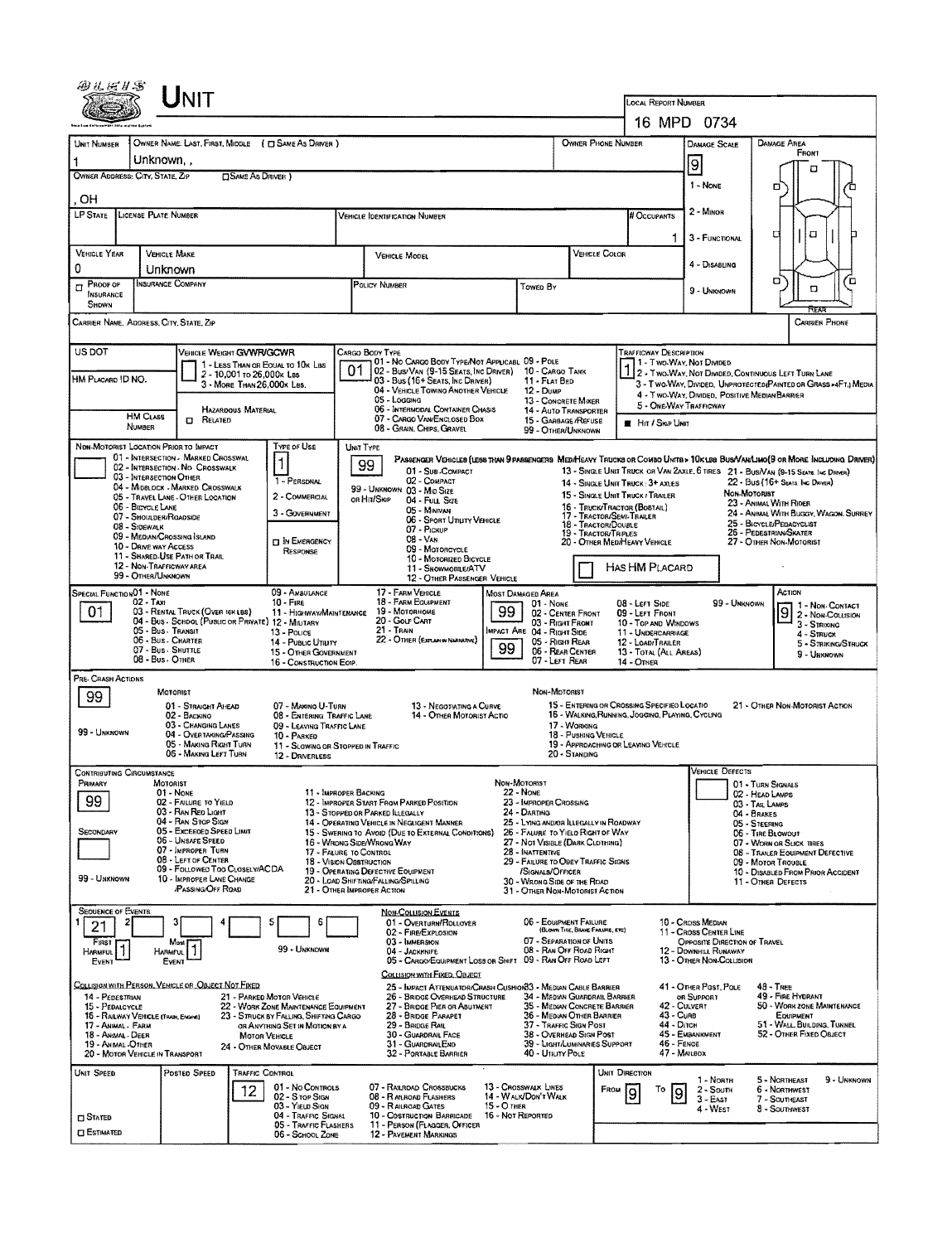| UNIT                                                                                                                                                                                 |                                                                                                                                    | <b>LOCAL REPORT NUMBER</b>                                                                  |                                                                                                                               |  |  |  |  |  |  |  |
|--------------------------------------------------------------------------------------------------------------------------------------------------------------------------------------|------------------------------------------------------------------------------------------------------------------------------------|---------------------------------------------------------------------------------------------|-------------------------------------------------------------------------------------------------------------------------------|--|--|--|--|--|--|--|
|                                                                                                                                                                                      |                                                                                                                                    | 16 MPD 0734                                                                                 |                                                                                                                               |  |  |  |  |  |  |  |
| OWNER NAME: LAST, FIRST, MIGDLE ( C SAME AS DRIVER )<br>UNIT NUMBER                                                                                                                  | OWNER PHONE NUMBER                                                                                                                 | <b>DAMAGE AREA</b><br><b>DAMAGE SCALE</b>                                                   |                                                                                                                               |  |  |  |  |  |  |  |
| Szpila, Justin, L.<br>2                                                                                                                                                              |                                                                                                                                    | 330-231-4035                                                                                | FRONT<br>2<br>o                                                                                                               |  |  |  |  |  |  |  |
| OWNER ADDRESS: CITY, STATE, ZP<br><b>CISAME AS DRIVER</b> )                                                                                                                          |                                                                                                                                    |                                                                                             | 1 - NONE<br>o<br>□                                                                                                            |  |  |  |  |  |  |  |
| 569 N. Railroad St., Killbuck, OH, 44637<br>LP STATE LICENSE PLATE NUMBER                                                                                                            | <b>VEHICLE IDENTIFICATION NUMBER</b>                                                                                               | # OCCUPANTS                                                                                 | 2 - MINOR                                                                                                                     |  |  |  |  |  |  |  |
| OН                                                                                                                                                                                   |                                                                                                                                    |                                                                                             | D<br>¤                                                                                                                        |  |  |  |  |  |  |  |
| GEX3295<br><b>VEHICLE YEAR</b><br><b>VEHICLE MAKE</b>                                                                                                                                | 1G1ZE5E78BF233614<br><b>VEHICLE MODEL</b>                                                                                          | 0<br>VEHICLE COLOR                                                                          | 3 - FUNCTIONAL                                                                                                                |  |  |  |  |  |  |  |
| 2011<br>Chevrolet                                                                                                                                                                    | Malibu                                                                                                                             | DBL                                                                                         | 4 - DISABUNG<br>о<br>□                                                                                                        |  |  |  |  |  |  |  |
| <b>INSURANCE COMPANY</b><br>PROOF OF<br><b>INSURANCE</b>                                                                                                                             | POLICY NUMBER<br>Towed By<br>59054889                                                                                              |                                                                                             | $\Box$<br>9 - UNKNOWN                                                                                                         |  |  |  |  |  |  |  |
| Progressive<br>SHOWN<br>CARRIER NAME, ADDRESS, CITY, STATE, ZIP<br><b>CARRIER PHONE</b>                                                                                              |                                                                                                                                    |                                                                                             |                                                                                                                               |  |  |  |  |  |  |  |
|                                                                                                                                                                                      |                                                                                                                                    |                                                                                             |                                                                                                                               |  |  |  |  |  |  |  |
| US DOT<br>VEHICLE WEIGHT GWWR/GCWR<br>1 - LESS THAN OR EQUAL TO 10K LBS                                                                                                              | Cargo Body Type<br>01 - No CARGO BODY TYPE/NOT APPLICABL 09 - POLE<br>01<br>02 - Busi Van (9-15 Seats, Inc Driver) 10 - Cargo Tank | TRAFFICWAY DESCRIPTION<br>1 - Two-Way, Not Divided                                          | 2 - Two-WAY, Not DIVIDED, CONTINUOUS LEFT TURN LANE                                                                           |  |  |  |  |  |  |  |
| 2 - 10,001 to 26,000x Les<br>HM PLACARD ID NO.<br>3 - MORE THAN 26,000K LBS.                                                                                                         | 03 - Bus (16+ Seats, Inc Driver)<br>11 - FLAT BED<br>04 - VEHICLE TOWING ANOTHER VEHICLE<br>$12 - D$ <sub>UMP</sub>                |                                                                                             | 3 - Two-WAY, DIVIDED, UNPROTECTED (PAINTED OR GRASS >4FT.) MEDIA<br>4 - Two-Way, Divided. Positive Median Barrier             |  |  |  |  |  |  |  |
| <b>HAZARDOUS MATERIAL</b><br>HM CLASS                                                                                                                                                | 05 - Logging<br>06 - INTERMODAL CONTAINER CHASIS                                                                                   | 13 - CONCRETE MIXER<br><b>14 - AUTO TRANSPORTER</b>                                         | 5 - ONE-WAY TRAFFICWAY                                                                                                        |  |  |  |  |  |  |  |
| $\Box$ Related<br>NUMBER                                                                                                                                                             | 07 - CARGO VAN ENCLOSED BOX<br>08 - GRAIN, CHIPS, GRAVEL                                                                           | 15 - GARBAGE/REFUSE<br>El Hit / Skip Unit<br>99 - OTHER/UNKNOWN                             |                                                                                                                               |  |  |  |  |  |  |  |
| NON-MOTORIST LOCATION PRIOR TO IMPACT<br><b>TYPE OF USE</b><br>01 - INTERSECTION - MARKED CROSSWAL                                                                                   | UNIT TYPE                                                                                                                          |                                                                                             | Passenger Vehicles (less than 9 passengers Medifieavy Trucks or Combo Units > 10k les Bub/Analimo(9 or More Including Driver) |  |  |  |  |  |  |  |
| 1<br>02 - INTERSECTION - NO CROSSWALK<br>03 - INTERSECTION OTHER<br>1 - PERSONAL                                                                                                     | 04<br>01 - Sub-COMPACT<br>02 - COMPACT                                                                                             | 14 - SINGLE UNIT TRUCK: 3+ AXLES                                                            | 13 - SINGLE UNIT TRUCK OR VAN 2AXLE, 6 TIRES 21 - BUS/VAN (9-15 SEATS, INC DRIVER)<br>22 - Bus (16+ Seats, Inc Driver)        |  |  |  |  |  |  |  |
| 04 - MIOBLOCK - MARKED CROSSWALK<br>2 - COMMERCIAL<br>05 - TRAVEL LANE - OTHER LOCATION                                                                                              | 99 - UNKNOWN 03 - MID SIZE<br>ов Hit/Skip<br>04 - FULL SIZE                                                                        | 15 - SINGLE UNIT TRUCK / TRAILER                                                            | NON-MOTORIST<br>23 - Animal With Rider                                                                                        |  |  |  |  |  |  |  |
| 06 - BICYCLE LANE<br>3 - GOVERNMENT<br>07 - SHOULDER/ROADSIDE<br>08 - Sidewalk                                                                                                       | 05 - Minivan<br>06 - Sport UTILITY VEHICLE                                                                                         | 16 - TRUCK/TRACTOR (BOBTAIL)<br>17 - TRACTOR/SEMI-TRAILER<br>18 - TRACTOR/DOUBLE            | 24 - ANIMAL WITH BUGGY, WAGON, SURREY<br>25 - BICYCLE/PEDACYCLIST                                                             |  |  |  |  |  |  |  |
| 09 - MEDIAN/CROSSING ISLAND<br><b>DIN EMERGENCY</b><br>10 - DRIVE WAY ACCESS                                                                                                         | 07 - Pickup<br>$08 - V_{AN}$<br>09 - MOTORCYCLE                                                                                    | 19 - TRACTOR/TRIPLES<br>20 - OTHER MEDIHEAVY VEHICLE                                        | 26 - PEDESTRIAN/SKATER<br>27 - OTHER NON-MOTORIST                                                                             |  |  |  |  |  |  |  |
| RESPONSE<br>11 - SHARED-USE PATH OR TRAIL<br>12 - NON-TRAFFICWAY AREA                                                                                                                | 10 - MOTORIZED BICYCLE<br>11 - SNOWMOBILEJATV                                                                                      | HAS HM PLACARD                                                                              |                                                                                                                               |  |  |  |  |  |  |  |
| 99 - OTHER/UNKNOWN<br>09 - AMBULANCE<br>SPECIAL FUNCTION 01 - NONE                                                                                                                   | 12 - OTHER PASSENGER VEHICLE<br>17 - FARM VEHICLE<br>MOST DAMAGEO AREA                                                             |                                                                                             | ACTION                                                                                                                        |  |  |  |  |  |  |  |
| 02 - Taxi<br>$10 -$ Fire<br>01<br>03 - RENTAL TRUCK (OVER 10KLBS)<br>11 - HIGHWAY/MAINTENANCE                                                                                        | 18 - FARM EQUIPMENT<br>01 - NONE<br>19 - MOTORHOME<br>01                                                                           | 08 - LEFT SIDE<br>02 - CENTER FRONT<br>09 - LEFT FRONT                                      | 99 - Unknown<br>1 - Non-Contact<br>2 - Non-Colusion                                                                           |  |  |  |  |  |  |  |
| 04 - Bus. School (Public or Private) 12 - Military<br>05 - Bus - Transit<br>13 - Pouce                                                                                               | 20 - Golf Cart<br>21 - Train<br>MPACT ARE 04 - RIGHT SIDE                                                                          | 03 - Right Front<br>10 - TOP AND WINDOWS<br>11 - UNDERCARRIAGE                              | 3 - Striking<br>4 - STRUCK                                                                                                    |  |  |  |  |  |  |  |
| 06 - Bus. CHARTER<br>14 - Pusuc Unury<br>07 - Bus - SHUTTLE<br>15 - OTHER GOVERNMENT                                                                                                 | 22 - OTHER (EXPLAN IN NARRATIVE)<br>04                                                                                             | 05 - Right Rear<br>12 - LOAD/TRAILER<br>06 - REAR CENTER<br>13 - TOTAL (ALL AREAS)          | 5 - STRIKING/STRUCK<br>9 - Unknown                                                                                            |  |  |  |  |  |  |  |
| 08 - Bus - Omer<br>07 - LEFT REAR<br>14 - OTHER<br>16 - CONSTRUCTION EOIP.<br>PRE-CRASH ACTIONS                                                                                      |                                                                                                                                    |                                                                                             |                                                                                                                               |  |  |  |  |  |  |  |
| MOTORIST<br>10<br>01 - STRAIGHT AHEAD<br>07 - MAKING U-TURN                                                                                                                          | 13 - NEGOTIATING A CURVE                                                                                                           | NON-MOTORIST<br>15 - ENTERING OR CROSSING SPECIFIED LOCATIO                                 | 21 - OTHER NON-MOTORIST ACTION                                                                                                |  |  |  |  |  |  |  |
| 02 - BACKING<br>08 - ENTERING TRAFFIC LANE<br>03 - CHANGING LANES<br>09 - LEAVING TRAFFIC LANE                                                                                       | 14 - OTHER MOTORIST ACTIO                                                                                                          | 16 - WALKING RUNNING, JOGGING, PLAYING, CYCLING<br>17 - WORKING                             |                                                                                                                               |  |  |  |  |  |  |  |
| 99 - UNKNOWN<br>04 - OVERTAKING/PASSING<br>10 - PARKED<br>05 - MAKING RIGHT TURN<br>11 - SLOWING OR STOPPED IN TRAFFIC                                                               |                                                                                                                                    | 18 - PUSHING VEHICLE<br>19 - APPROACHING OR LEAVING VEHICLE                                 |                                                                                                                               |  |  |  |  |  |  |  |
| 06 - MAKING LEFT TURN<br>12 - DRIVERLESS<br><b>CONTRIBUTING CIRCUMSTANCE</b>                                                                                                         |                                                                                                                                    | 20 - STANDING                                                                               | <b>VEHICLE DEFECTS</b>                                                                                                        |  |  |  |  |  |  |  |
| Primary<br>MOTORIST<br>11 - IMPROPER BACKING<br>01 - NONE                                                                                                                            | NON-MOTORIST<br><b>22 - Nove</b>                                                                                                   |                                                                                             | 01 - TURN SIGNALS<br>02 - HEAD LAMPS                                                                                          |  |  |  |  |  |  |  |
| 01<br>02 - FAILURE TO YIELD<br>03 - RAN RED LIGHT                                                                                                                                    | 23 - IMPROPER CROSSING<br>12 - IMPROPER START FROM PARKED POSITION<br>24 - DARTING<br>13 - Stopped or Parked Illegally             |                                                                                             | 03 - TAIL LAMPS<br>04 - BRAKES                                                                                                |  |  |  |  |  |  |  |
| 04 - RAN STOP SIGN<br>05 - Exceeded Speed Limit<br><b>SECONDARY</b>                                                                                                                  | 14 - OPERATING VEHICLE IN NEGLIGENT MANNER<br>15 - Swering to Avoid (Due to External Conditions)                                   | 25 - LYING AND/OR ILLEGALLY IN ROADWAY<br>26 - FALURE TO YIELD RIGHT OF WAY                 | 05 - Steering<br>06 - TIRE BLOWOUT                                                                                            |  |  |  |  |  |  |  |
| 06 - Unsafe Speed<br>07 - IMPROPER TURN<br>08 - LEFT OF CENTER                                                                                                                       | 16 - WRONG SIDE/WRONG WAY<br>28 - INATTENTIVE<br>17 - FALURE TO CONTROL                                                            | 27 - NOT VISIBLE (DARK CLGTHING)                                                            | 07 - WORN OR SLICK TIRES<br>08 - TRAILER EQUIPMENT DEFECTIVE                                                                  |  |  |  |  |  |  |  |
| 09 - FOLLOWED TOO CLOSELV/ACDA<br>99 - UNKNOWN<br>10 - IMPROPER LANE CHANGE                                                                                                          | 18 - Vision Obstruction<br>19 - OPERATING DEFECTIVE EQUIPMENT<br>/SIGNALS/OFFICER<br>20 - LOAD SHIFTING/FALLING/SPILLING           | 29 - FAILURE TO OBEY TRAFFIC SIGNS<br>30 - WRONG SIDE OF THE ROAD                           | 09 - Motos Taouare<br>10 - DISABLED FROM PRIOR ACCIDENT<br>11 - OTHER DEFECTS                                                 |  |  |  |  |  |  |  |
| <b>PASSING OFF ROAD</b>                                                                                                                                                              | 21 - OTHER IMPROPER ACTION                                                                                                         | 31 - OTHER NON-MOTORIST ACTION                                                              |                                                                                                                               |  |  |  |  |  |  |  |
| <b>SEQUENCE OF EVENTS</b><br>5<br>6<br>2<br>20                                                                                                                                       | <b>NON-COLLISION EVENTS</b><br>01 - OVERTURN/ROLLOVER                                                                              | 06 - EQUIPMENT FAILURE                                                                      | 10 - Cross Median                                                                                                             |  |  |  |  |  |  |  |
| FIRST T<br>Mass 1<br>HARMFUL <sup>1</sup><br>99 - Unknown                                                                                                                            | 02 - FIRE/EXPLOSION<br>03 - IMMERSION                                                                                              | (BLOWN TIRE, BRAKE FARURE, ETC)<br>07 - SEPARATION OF UNITS<br>08 - RAN OFF ROAD RIGHT      | 11 - Cross CENTER LINE<br>OPPOSITE DIRECTION OF TRAVEL                                                                        |  |  |  |  |  |  |  |
| HARMFUL <sup>1</sup><br>EVENT<br>EVENT                                                                                                                                               | 04 - Jackknife<br>05 - CARGO/EQUIPMENT LOSS OR SHIFT 09 - RAN OFF ROAD LEFT                                                        |                                                                                             | 12 - DOWNHILL RUNAWAY<br>13 - OTHER NON-COLUSION                                                                              |  |  |  |  |  |  |  |
| COLLISION WITH PERSON, VEHICLE OR OBJECT NOT FIXED                                                                                                                                   | COLLISION WITH FIXED, OBJECT<br>25 - IMPACT ATTENUATOR/CRASH CUSHION33 - MEDIAN CABLE BARRIER                                      |                                                                                             | 41 - OTHER POST, POLE<br>48 - TREE                                                                                            |  |  |  |  |  |  |  |
| 14 - PEDESTRIAN<br>21 - PARKED MOTOR VEHICLE<br>22 - WORK ZONE MAINTENANCE EQUIPMENT<br>15 - PEDALCYCLE                                                                              | 26 - BRIDGE OVERHEAD STRUCTURE<br>27 - BRIDGE PIER OR ABUTMENT                                                                     | 34 - MEDIAN GUARDRAIL BARRIER<br>35 - Median Concrete Barrier<br>43 - Cuna                  | 49 - FIRE HYDRANT<br>OR SUPPORT<br>50 - WORK ZONE MAINTENANCE<br>42 - CULVERT                                                 |  |  |  |  |  |  |  |
| 23 - STRUCK BY FALLING, SHIFTING CARGO<br>16 - RAILWAY VEHICLE (TRAIN, ENCITE)<br>17 - Animal - Farm<br>OR ANYTHING SET IN MOTION BY A<br>18 - ANIMAL - DEER<br><b>MOTOR VEHICLE</b> | 28 - BRIDGE PARAPET<br>29 - Bridge Rail<br>30 - GUARDRAIL FACE                                                                     | 36 - Median Other Barrier<br>37 - Traffic Sign Post<br>44 - Опсн<br>38 - OVERHEAD SIGN POST | EQUIPMENT<br>51 - WALL, BUILDING, TUNNEL<br>45 - EMBANKMENT<br>52 - OTHER FIXED OBJECT                                        |  |  |  |  |  |  |  |
| 19 - ANIMAL-OTHER<br>24 - OTHER MOVABLE OBJECT<br>20 - MOTOR VEHICLE IN TRANSPORT                                                                                                    | 31 - GUARDRAILEND<br>32 - PORTABLE BARRIER<br>40 - UTIUTY POLE                                                                     | 39 - LIGHT/LUMINARIES SUPPORT<br>46 - FENCE                                                 | 47 - MAILBOX                                                                                                                  |  |  |  |  |  |  |  |
| UNIT SPEED<br>POSTED SPEED<br><b>TRAFFIC CONTROL</b>                                                                                                                                 |                                                                                                                                    | UNIT DIRECTION                                                                              | 5 - Northeast<br>9 - UNKNOWN<br>1 - NORTH                                                                                     |  |  |  |  |  |  |  |
| 01 - No CONTROLS<br>12<br>0<br>02 - S TOP SIGH                                                                                                                                       | 13 - Crosswalk LINES<br>07 - RAILROAD CROSSBUCKS<br>14 - W ALK/DON'T WALK<br>08 - RAILROAD FLASHERS                                | Т٥<br><b>FROM</b><br>13                                                                     | 2 - South<br><b>6 - NORTHWEST</b><br>$3 -$ East<br>7 - SOUTHEAST                                                              |  |  |  |  |  |  |  |
| 03 - YIELD SIGN<br>04 - Traffic Signal<br><b>STATED</b><br>05 - TRAFFIC FLASHERS                                                                                                     | <b>15 - O THER</b><br>09 - RAILROAD GATES<br>16 - Not Reported<br>10 - COSTRUCTION BARRICADE<br>11 - PERSON (FLAGGER, OFFICER      |                                                                                             | 4 - West<br>8 - SOUTHWEST                                                                                                     |  |  |  |  |  |  |  |
| <b>CI ESTIMATED</b><br>06 - SCHOOL ZONE                                                                                                                                              | 12 - PAVEMENT MARKINGS                                                                                                             |                                                                                             |                                                                                                                               |  |  |  |  |  |  |  |